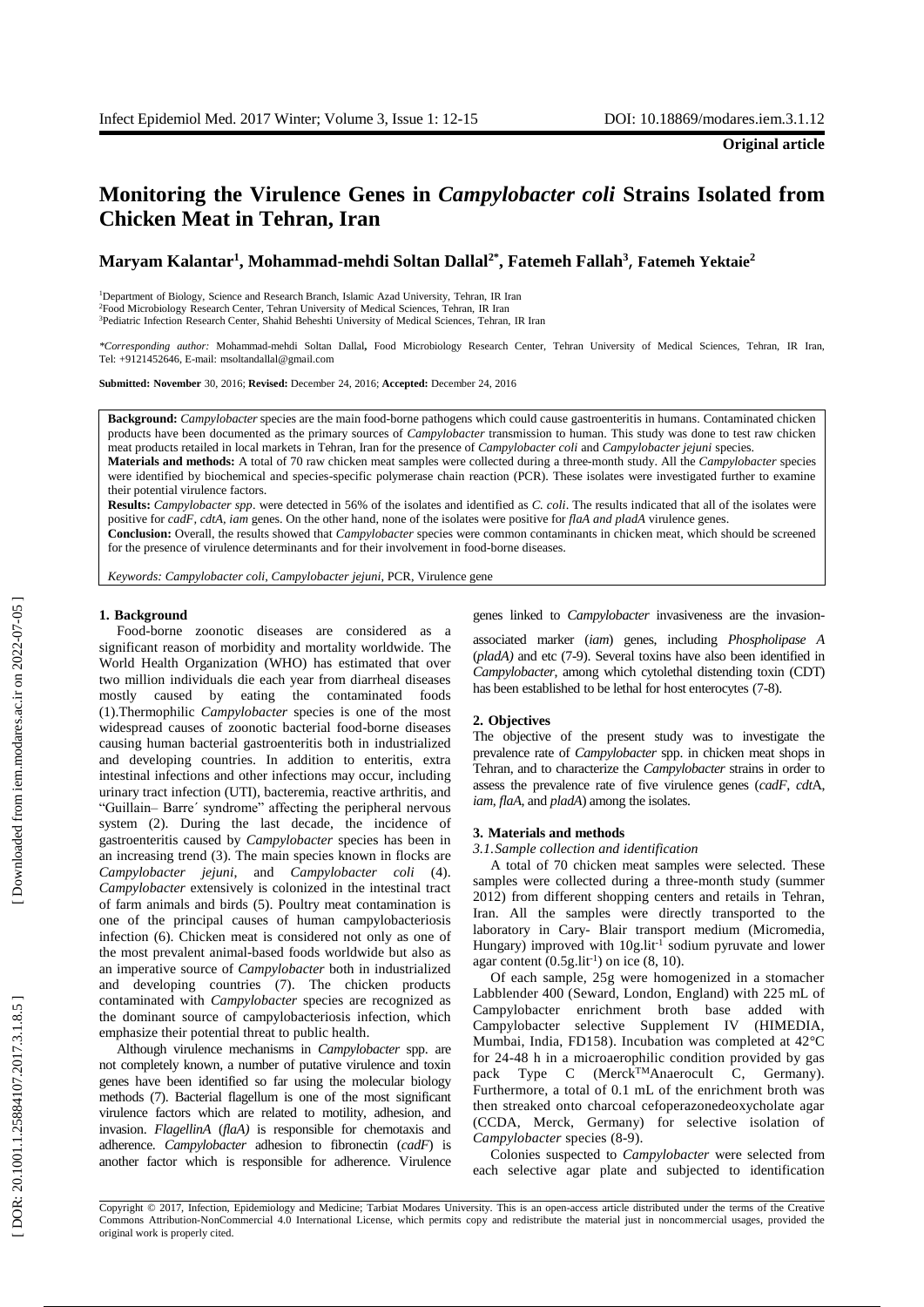according to the standard microbiological and biochemical tests including microscopic morphology, Gram staining, production of catalase, oxidase, fermentation of glucose, nitrate reduction, and hippurate hydrolysis (7).

*3.2. DNA extraction and PCR condition*

The DNA was extracted for PCR by the conventional boiling method. Briefly, one colony of each pure culture plate was suspended in 200 μL distilled water and heated at 95°C for 10 min in thermocyc ler , after which the suspension was centrifuged at 10000 rpm for 10 min, then the supernatants were stored at −20°C and used as template DNA (10-11). The identity of the isolates was confirmed by Polymerase chain reaction (PCR) using primers specific for *cadF*, *asp*, and *hipO* genes which specifically identify *Campylobacter* spp. Including *C. coli* and *C. jejuni* species, respectively (Table 1) (12). The PCR reaction mixture was consisted of 3 m L of each extracted DNA, 2.5 µ L of 10x PCR buffer, 0.3 m L of 10mMdNTP mixture, 25 p mol of each of primers, and 0.6µ L Mg C l <sup>2</sup> (50 mM), 1U of Taq DNA polymerase and deionized water to a final volume of 25 µL. The amplification reaction was performed in a thermocycler system (Mastercycler gradient, Eppendrof, Germany). The following PCR conditions were used: initial denaturation at 95°C for 5 min ; 30 cycles with denaturation at 95°C for 45s ; annealing at 49°C for *iam*, 43°C for *cadF*, 45°C for *pldA* and *flaA* and *cdtA* for 1 min ; and extension at 72°C for 1 min ; with the final extension at 72°C for 5 min. Finally, the isolates were studied for the presence of five pathogenic genes. Primer sequences were derived from formerly designed primers (Table 1) (8, 12-15). The *C . jejuni* ATCC 29428 and *C . coli* ATCC 43478 strains were used as controls in each PCR assay (9).

| isolates and amplification of virulence genes. |                        |                                                            |                   |
|------------------------------------------------|------------------------|------------------------------------------------------------|-------------------|
| Gene                                           | Product<br>length (bp) | <b>Sequence</b> $(5'$ to $3')$                             | <b>References</b> |
| cadF                                           | 400                    | TTGAAGGTAATTTAGATATG<br><b>CTAATACCTAAAGTTGAAAC</b>        | 12                |
| hipO                                           | 735                    | GAAGAGGGTTTGGGTGGTG<br><b>AGCTAGCTTCGCATAATAACTTG</b>      | 12                |
| Asp                                            | 500                    | GGTATGATTTCTACAAAGCGAG<br>ATAAAAGACTATCGTCGCGTG            | 12                |
| cdtA                                           | 329                    | <b>ATTGCCAAGGCTAAAATCTC</b><br>GATAAAGTCTCCAAAACTGC        | 13                |
| iam                                            | 518                    | GCA CAA AAT ATA TCA TTA CAA<br><b>TTCACGACTACTATGAGG</b>   | 14                |
| pldA                                           | 913                    | AAGCTTATGCGTTTTT<br>TATAAGGCTTTCTCCA                       | 15                |
| flaA                                           | 1743                   | TITCGTATTAACACAAATGGTGC<br><b>CTGTAGTAATCTTAAAACATTTTG</b> | 8                 |

**Table 1 . Primers used for the identification of** *Campylobacter*

### **4. Result s**

#### *4.1. Bacterial isolates*

According to conventional biochemical tests used, a total of 39 (56%) cases identified with *Campylobacter* spp. out of 70 chicken samples , were isolated. An amplification band of 400bp (Fig. 1) was obtained for all of the isolates using specific *Campylobacter* spp*.*  primer ( *cadF*)*.* Furthermore, all the isolates were identified as *C. coli* strains by conventional methods and confirmed by PCR amplification of *asp* gene and produced a 500 bp band for all the isolates (Fig. 2 ). None of the isolates were identified as *C. jejuni* gene*,* and all of them were negative for 735bp band of *hipO* specific PCR primer .



**Fig 1.** PCR amplification of *cadF* gene (400bp).Lane 1: negative control, lanes 2 -7: isolates under study, lane 8: positive control, L: Ladder (DNA ladder) .



**Fig 2.** PCR amplification of asp gene (500bp).Lane 1: negative control, lanes 2 -7: isolates under study, lane 8: positive control, L: Ladder (DNA ladder) .



**Fig 3.** PCR amplification of *iam*gene (518bp).Lane 1: positive control, lanes 2 -5: isolates under study, L: Ladder (DNA ladder) .



**Fig 4.** PCR amplification of *cdtA*gene (329bp). Lane 1: negative control, lanes 2 -7: isolates under study, lane 8: positive control, L: Low -Range DNA ladder .

#### *4.2. Prevalence of putative virulence genes*

The PCR for detection of *cadF*, *cdt*A, *iam*, *flaA*, and *pladA*  virulence genes showed that100% of the isolates were positive for *cdt*A, *cadF,* and *iam* genes (Fig. 1, Fig 3 -4). On the other hand, none of the isolates were positive for *pladA,* and *flaA* genes *.*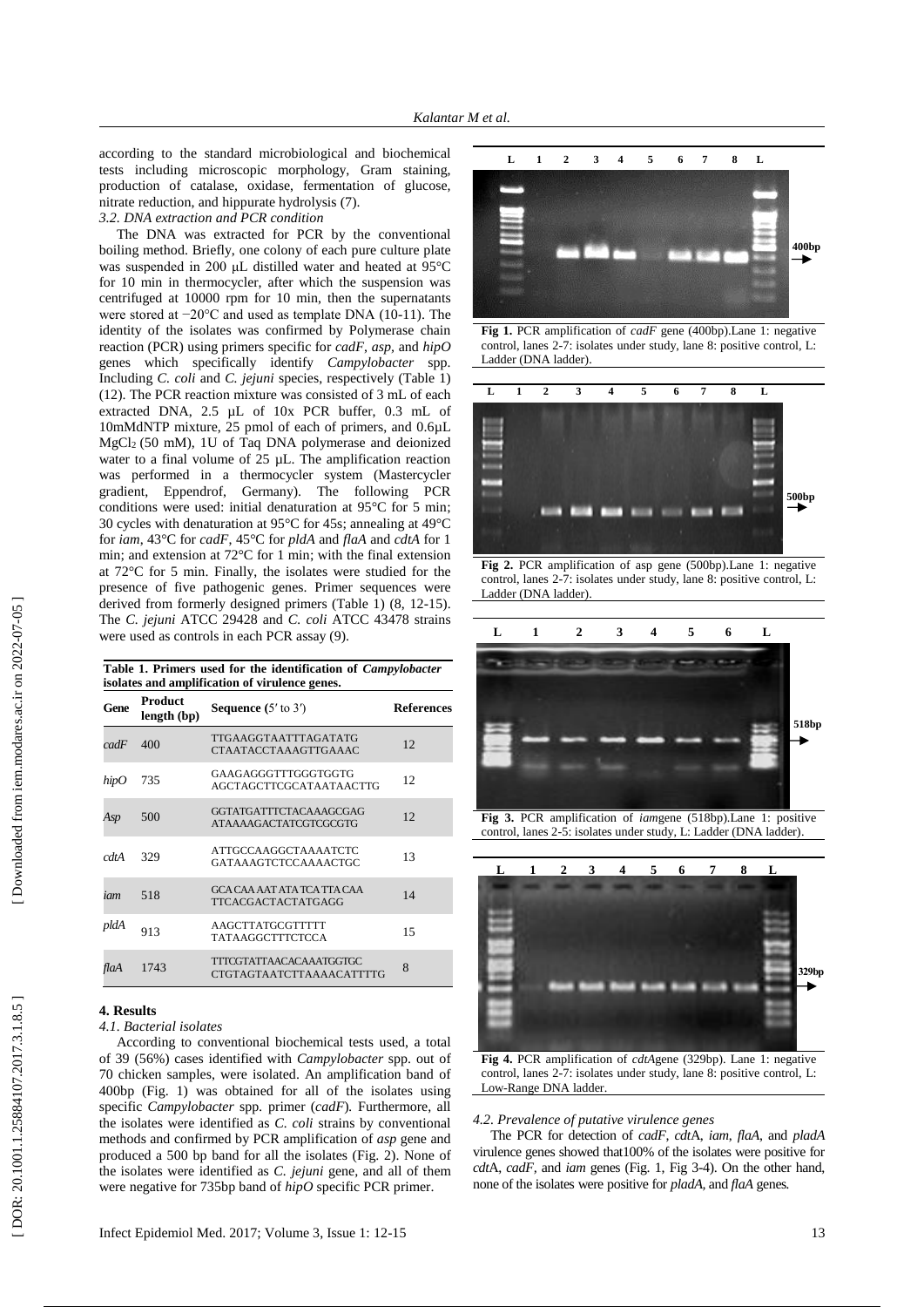#### **5. Discussion**

Many studies emphasize d on the significance of poultry as a reservoir and source of *Campylobacter* infection (16 ). Generally, *Campylobacter* dwell s in the intestines of poultry in a few days after hatching. Broiler herds are disheveled with *C. jejuni* and *C. coli* during the maturing cycle on the farmhouses (7). In this study, *Campylobacter* was isolated from 56% of the chicken meat samples and analyzed. The results observed in this study were in agreement with the finding s of other studies conducted by other researchers, including 55% in Iran (17) and 68% in Brazil (18). However, other studies demonstrated higher prevalence rate of *Campylobacter* in poultry meat such as 81% in Italy (19) and 83% in the UK (20).

In this study , all of the isolates were identified as *C. coli* while no *C. jejuni* was found. Many reports from other countries including Reunion Island, Grenada , and Spain indicated that *C. coli* was the predominant *Campylobacter* species in broiler chickens (21 -23 ) while others reported that *C. jejuni* species was more prevalent than other *Campylobacter* species (4, 5). One explanation for this phenomenon is that *C. coli* strains might have developed and substituted the prior *C. jejuni* strains in some slaughterhouse , or it might have occurred because of a discriminatory effect on one population compared to the other s as a result of repetitive antimicrobial treatments ordered to the animals at the farmhouses (8, 19 ). This questionable statement is a common phenomenon in epidemiological investigations done in different times and places.

Investigation regarding the virulence markers of potentially pathogenic bacteria such as *Campylobacter* strains in domestic animals and in food with animal origin is vital to consumers' safety. For this purpose, we investigate d the distribution of five virulence -associated genes of *Campylobacter* strains isolated from chicken meat. The present study showed a high prevalence rate for three out of five virulence genes including *cdt*A, *cadF,* and *iam* in all of the isolates. On the other hand, all the isolates were negative for *pladA* and *flaA* genes*.* 

The outcome of the expression of the *cadF* gene is to encod e an adhesin - and fibronectin -binding protein engaged in the progression of invasion and to alter microfilament organization in host cells (7). A study conducted by Rozynek et al . (24 ) showed that all of the obtained isolates had the *cadF* gene. The high prevalence rate (100%) of the *cadF* gene in the present study shows that many strains originating from poultry feces have pathogenic potential properties for humans.

Both of the *pladA* and *flaA* genes are involved in maximal invasion of human intestinal cells. The prevalence rate of virulence -associated genes (*pladA* and flaA) has been reported to be 80 -100% in different studies (8). Different prevalence rates reported from different parts of the world show that *pladA* and *flaA* genes frequency are debatable .

#### **6. Conclusion**

A high level of contamination with *Campylobacter* spp. was observed in this study; thus, paying attention to hygiene processing and steady microbiological review of poultry meat are important steps in order to diminish the cross contamination. It is also significant to increase consumer's information about the precise handling and cooking of meat in order to avoid cross contamination at home before feeding.

#### **Conflict of Interests**

The authors declare that they have no conflict of interests in this investigation.

#### **Acknowledgements**

We thank the personnel and staff of Pediatric Infection Research Center, Shahid Beheshti University of Medical Sciences, Tehran, Iran.

#### **Authors' Contributions**

All authors contributed equally in this research.

#### **Funding/Support**

The study was supported by a grant from Food Microbiology Research Center, Tehran University of Medical Sciences.

#### **Reference s**

- 1 . Silva J, Leite D, Fernandes M, Mena C, Gibbs PA, Teixeira P. *Campylobacter* spp. as a foodborne pathogen: areview. Front Microbiol. 2011;2:200.
- 2. El -Zamkan MA, Hameed KG. Prevalence of *Campylobacter jejuni* and Campylobacter coli in raw milk and some dairy products. Vet World. 2016;9(10):1147 -51.
- 3. Ayaz N, Goncuoglu M, Cakmak O, Erol I. Comparison of *hipO* and *ceuE* gene based on PCR assays for the detection of *Campylobacter jejuni*. J Clin Microbiol Biochem Technol. 2016; 2 (1):006-008.
- 4. Han X, Zhu D, Lai H, Zeng H, Zhou K, Zou L, et al. Prevalence, antimicrobial resistance profiling and genetic diversity of *Campylobacter jejuni* and *Campylobacter coli* isolated from broilers at slaughter in China. Food Control. 2016;69:160 -70.
- 5. Zhang T, Luo Q, Chen Y, Li T, Wen G, Zhang R, et al. Molecular epidemiology, virulence determinants and antimicrobial resistance of *Campylobacter* spreading in retail chicken meat in Central China. Gut Pathog. 2016;8:48.
- 6. Silva DT, Tejada TS, Blum -Menezes D, Dias PA, Timm CD. *Campylobacter* species isolated from poultry and humans, and their analysis using PFGE in southern Brazil. Int J Food Microbiol. 2016;217:189 -94.
- 7. Khoshbakht R, Tabatabaei M, Hosseinzadeh S, Shekarforoush SS, Aski HS. Distribution of nine virulence -associated genes in *Campylobacter jejuni* and *Campylobacter coli* isolated from broiler feces in Shiraz, Southern Iran. Foodborne Pathog Dis. 2013;10(9):764 -70.
- 8. Ghorbanalizadgan M, Bakhshi B, Kazemnejad Lili A, Najar -Peerayeh S, Nikmanesh B. A molecular survey of *Campylobacter jejuni* and Campylobacter coli virulence and diversity. Iran Biomed J. 2014;18(3):158-64.
- 9. Bakhshi B, Kalantar M, Rastegar -Lari A, Fallah F. PFGE genotyping and molecular characterization of *Campylobacter* spp. isolated from chicken meat. Iran J Vet Res. 2016;17(3):177 -83.
- 10. Ghorbanalizadgan M, Bakhshi B, Najar -Peerayeh S. PCR -RFLP provides discrimination for total *flaA* sequence analysis in clinical *Campylobacter jejuni* isolates. Jap J Infect Dis. 2016;69(5):373 -7.
- 11. Mohran ZS, Arthur RR, Oyofo BA, Peruski LF, WasfyMO, Ismail TF, et al. Differentiation of *Campylobacter* isolates on the basis of sensitivity to boiling in water as measured by PCR -detectable DNA. Appl Environ Microbiol. 1998;64(1):363-5.
- 12. Al Amri A, Senok AC, Ismaeel AY, Al -Mahmeed AE, Botta GA. Multiplex PCR for direct identification of *Campylobacter* spp. in human and chicken stools. J Med Microbiol. 2007; 56(10):1350 -5.
- 13. Asakura M, Samosornsuk W, Taguchi M, Kobayashi K, Misawa N, Kusumoto M, et al. Comparative analysis of cytolethal distending toxin (cdt) genes among *Campylobacter jejuni, C. coli*, and *C. fetus* strains. Microb Pathog. 2007;42(5-6):174-83.
- 14. Müller J, Schulze F, Müller W, Hänel I. PCR detection of virulence associated genes in *Campylobacter jejuni* strains with differential ability to invade Caco -2 cells and to colonize the chick gut. Vet Microbiol. 2006;113(1 -2):123 -9.
- 15. Datta S, Niwa H, Itoh K . Prevalence of 11 pathogenic genes of *Campylobacter jejuni* by PCR in strains isolated from humans, poultry meat and broiler and bovine faeces. J Med Microbiol. 2003;52(Pt 4):345 -8.
- 1 6 . Herman L, Heyndrickx M, Grijspeerdt K, Vandekerchove D,Rollier I, De Zutter L. Routes for *Campylobacter* contamination of poultry meat: Epidemiological study from hatchery to slaughterhouse. Epidemiol Infect .2003;131(3):1169 –80.
- 17 . Rahimi E, Momtaz H, Ameri M, Ghasemian -Safaei H, Ali -Kasemi M. Prevalence and antimicrobial resistance of *Campylobacter* species isolated from chicken carcasses during processing in Iran. Poult Sci. 2010;89(5):1015 -20.
- 18 . Franchin PR, Ogliari PJ, Batista CR. Frequency of thermophilic *Campylobacter* in broiler chickens during industrial processing in a Southern Brazil slaughterhouse. Brit Poult Sci. 2007;48(2):127 -32.